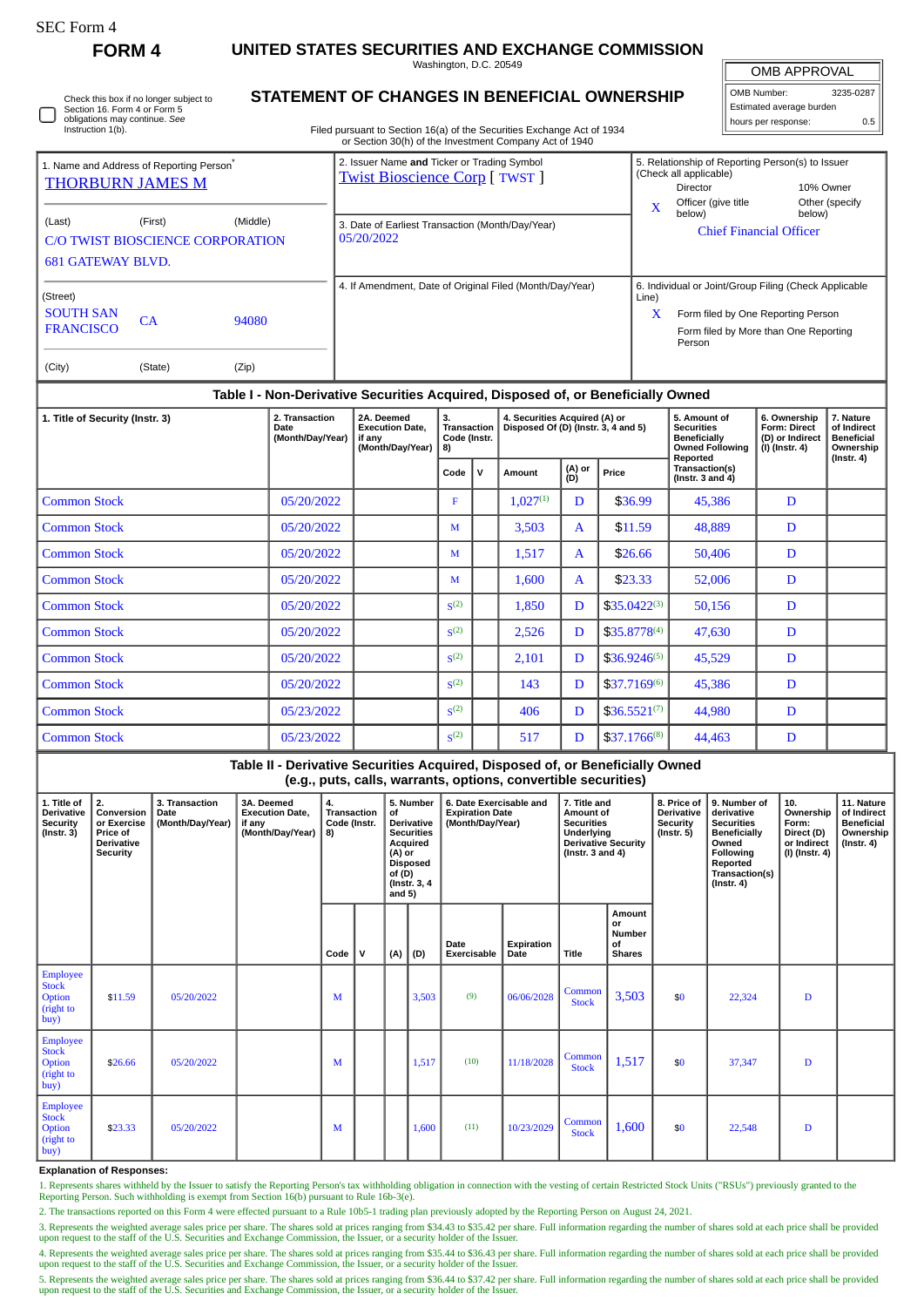6. Represents the weighted average sales price per share. The shares sold at prices ranging from \$37.54 to \$38.235 per share. Full information regarding the number of shares sold at each price shall be provided<br>upon reques

7. Represents the weighted average sales price per share. The shares sold at prices ranging from \$36.01 to \$36.94 per share. Full information regarding the number of shares sold at each price shall be provided upon request to the staff of the U.S. Securities and Exchange Commission, the Issuer, or a security holder of the Issuer.

8. Represents the weighted average sales price per share. The shares sold at prices ranging from \$37.03 to \$37.47 per share. Full information regarding the number of shares sold at each price shall be provided upon request

9. The option is immediately exercisable. 25% of the shares subject to the option vested on April 23, 2019, and 1/48th of the shares subject to the option vest on each monthly anniversary thereafter, subject to the Reporting Person's continuous service through each vesting date.

10. 20% of the shares subject to the option vested and became exercisable on October 31, 2019 and 1/60th of the shares subject to the option vest and become exercisable on each monthly anniversary<br>thereafter, subject to th

11. 25% of the shares subject to the option vested on October 24, 2020, and 1/48th of the shares subject to the option vest on each monthly anniversary thereafter, subject to the Reporting Person's continuous service through each vesting date.

**Remarks:**

/s/ William Solis, as Attorney-<u>in-Fact for James M. Thorburn</u> 05/24/2022

\*\* Signature of Reporting Person Date

Reminder: Report on a separate line for each class of securities beneficially owned directly or indirectly.

\* If the form is filed by more than one reporting person, *see* Instruction 4 (b)(v).

\*\* Intentional misstatements or omissions of facts constitute Federal Criminal Violations *See* 18 U.S.C. 1001 and 15 U.S.C. 78ff(a).

Note: File three copies of this Form, one of which must be manually signed. If space is insufficient, *see* Instruction 6 for procedure.

**Persons who respond to the collection of information contained in this form are not required to respond unless the form displays a currently valid OMB Number.**